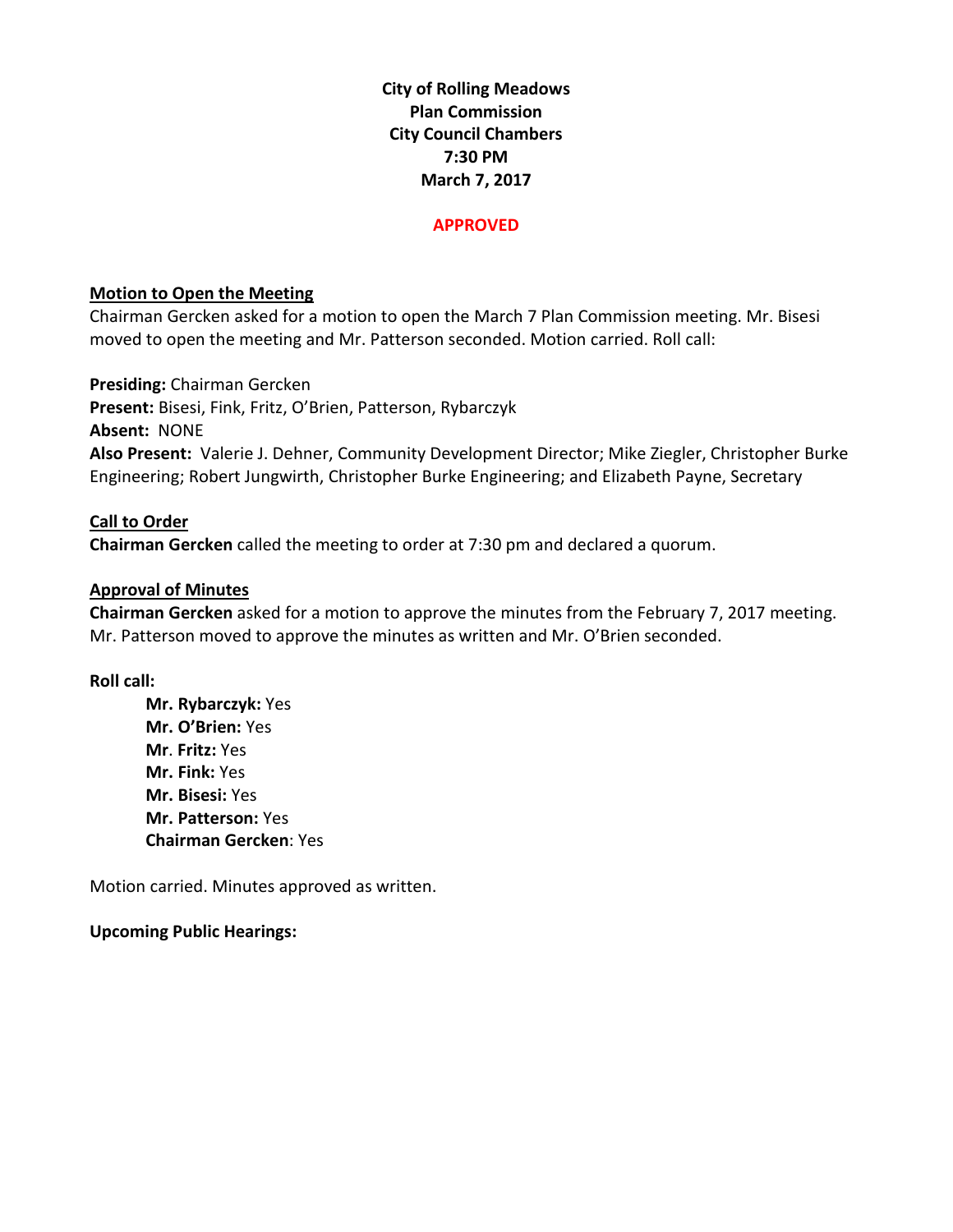### **Pending Business:**

**1. Special Use and Sign Appeal for drive-through Dunkin Donuts & Baskin Robbins at 1921 Algonquin Road, C-2 Commercial, Steven Kolber, Kolbrook Design, Inc., Petitioner**

**Chairman Gercken** noted that the petition had been withdrawn, and the Commission would not be hearing it that evening.

#### **New Business:**

**1. Preliminary Planned Development for the redevelopment of property located at 5600 Apollo Drive for School Health Corporation, M-2 Multi-Purpose District, Chris Nickola, Trammel Crow Company, Petitioner**

**Chairman Gercken asked if the file was in order.**

**Ms. Dehner stated that the file was in order and was made part of the record.**

**Rob Rogers, School Health Corporation, 865 Muirfield Dr., Hanover Park, IL; Chris Nickola, Trammel Crow Company, 2215 S. York Rd., Suite 204, Oak Brook, IL; Grady Hamilton, Trammel Crow Company, 2215 S. York Rd., Suite 2014, Oak Brook, IL; Eric Russell, KLOA, Inc., 9575 W. Higgins Rd., Rosemont, IL; Iglika Georgieva, Ware Malcomb, 1900 Spring Rd., Oak Brook, IL; and Brett Duffy, SpaceCo, Inc., 9575 W. Higgins Rd., Suite 700, Rosemont, IL** were sworn in by Chairman Gercken.

**Mr. Rogers** stated that he was the president of School Health Corporation. They were a family owned business in its third generation and 60<sup>th</sup> year. They were the largest provider of health and wellness equipment to schools in the nation. They had begun their business in Addison, then moved to Hanover Park, where they had outgrown their current facility. He noted that their company seemed to grow at least a little bit every year. They had 135 employees, 90-95 that worked in the office, and 30-35 that worked from home or various locations around the country. He stated that School Health was an office and distribution company, and they were looking to be able to keep those two functions in the same location. The subject location suited that purpose well.

**Mr. Nickola** noted that he was from Trammel Crow Company, the developer for the proposed project. They proposed to demolish the existing building and develop a new 131,000 square foot building on the 10.1 acre site. He noted that there was also a 1.2 acre Nicor easement included by the property. He indicated that to the north of the property was the tollway, to the south was Squibb Ave., to the west was JC Restoration, and to the east was Apollo Dr. He also indicated that the site plan included 209 parking spaces. He noted that they intended to have employees enter the site off of Squibb Ave. to the auto lot on the west of the site, and truck traffic to enter on Apollo Dr. to the loading docks on the east.

**Ms. Georgieva** spoke about the architectural design of the exterior for the proposed building. She noted that there would be, as stated, two components – an office and a warehouse. The office would go beyond the typical warehouse office, and be modern and inviting. It would include two stories at 17,000 square feet per story. The entrance would be at the south, and would be tinted glass. The rest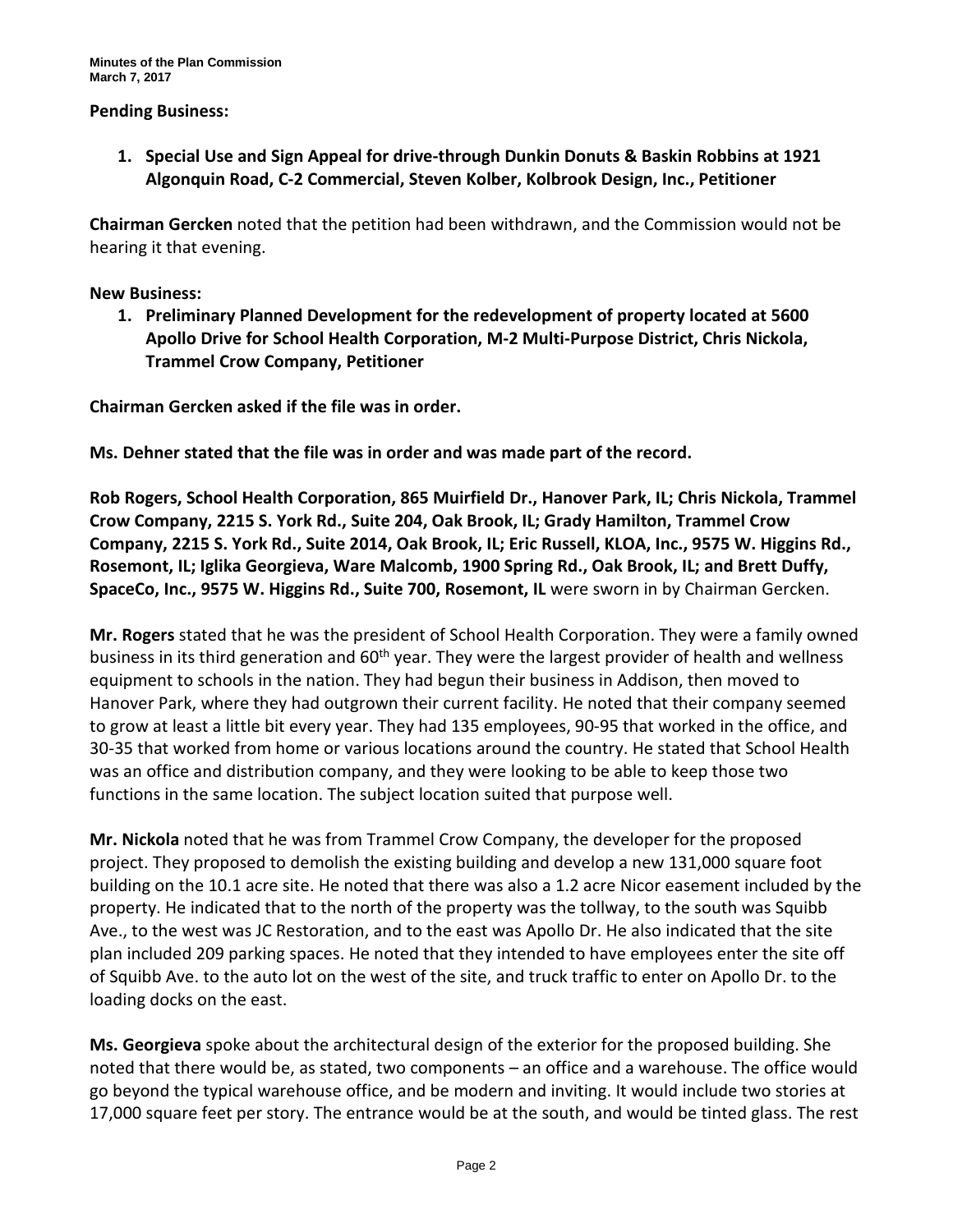of the office portion would be siding with a wood feel and a canopy wrapping around two of the elevations. The warehouse would be complementary to the main design of the office portion. The exterior would also include a patio, screened by landscaping for the employees to enjoy

**Mr. Russell** noted that the proposed building would be twice the size of the existing building, but have half to three-quarters of the current employees. As such, the proposal would generate less traffic than the existing use, though it would generate truck traffic that the existing use did not. He noted that there would be approximately three to four trucks per hour in the morning, outside of the morning rush hour. He went on to state that the current building had access on Apollo Drive only. The proposed building would be able to access both Apollo Drive and Squibb Drive, and through that, Ring Road which has a light to get on to Golf Road. They expect the majority of auto traffic to go out to the Ring Road light, and then to Golf. Since it would be largely only trucks using Apollo, traffic on Apollo would be greatly reduced. This would be a benefit, as the intersection of Apollo and Golf does not have a signal light. The intersection of Ring and Golf, on the other hand, does have a signal. There are improvements that could be made, and those improvements are being pursued through the Illinois Department of Transportation. Improvements include a second right turn lane, and a longer green light for Ring Road. He stated that the traffic study had been reviewed by the City's engineer, and they had addressed staff comments. Mr. Rybarczyk asked if the study had taken the Arthur J. Gallagher properties into consideration. Mr. Russell replied that they expected the majority of Gallagher employees to use the signal at Gallagher Way to get onto Golf Road, and they were reducing use of Apollo, which should alleviate traffic problems. Mr. O'Brien asked if 13 trucks was an accurate representation of off rush hour truck traffic as it seemed low compared to the estimate given. Mr. Russell stated it would be approximately 13 inbound trucks and 6 outbound trucks during the morning hours only, thus bringing traffic to the estimated three to four trucks per hour. Chairman Gercken asked if it was true that all trucks needed to be scheduled and unscheduled trucks were turned away. Mr. Russell confirmed that to be the case. Chairman Gercken asked if there were restricted hours. Mr. Rogers stated the business hours were 7:00 am-6:00 pm to accommodate the coastal schools, but trucks would comply with the schedule. Mr. Bisesi asked if the dock hours were the same as the business hours. Mr. Rogers replied that the docks would be open in the morning for the trucks, and there would be one UPS freight truck for outgoing deliveries at 4:00 pm.

**Mr. Duffy** of SpaceCo stated he was there to speak of the storm water management for the site. He stated that the site had originally been developed in 1973 with permits from the City and Metropolitan Water Reclamation District (MWRD) and to the needs of the time. He noted that the requirements for storm water detention had increased in 2014. For this project, they intended to exceed MWRD requirements by forty percent. He also noted that detention storage would not only be for their property, but for the Nicor easement as well. He noted that the original site had parking over the Nicor easement. They intended to remove that parking and replace it with landscaping. Mr. Patterson asked if the subject property was higher than the Gallagher properties. Mr. Russell confirmed that it was. Mr. Patterson asked, since Gallagher had expressed concern, if it was possible to make the detention larger. Mr. Russell replied that they were already providing extra detention. In addition, the detention would drain to a storm sewer on Apollo and away from Gallagher.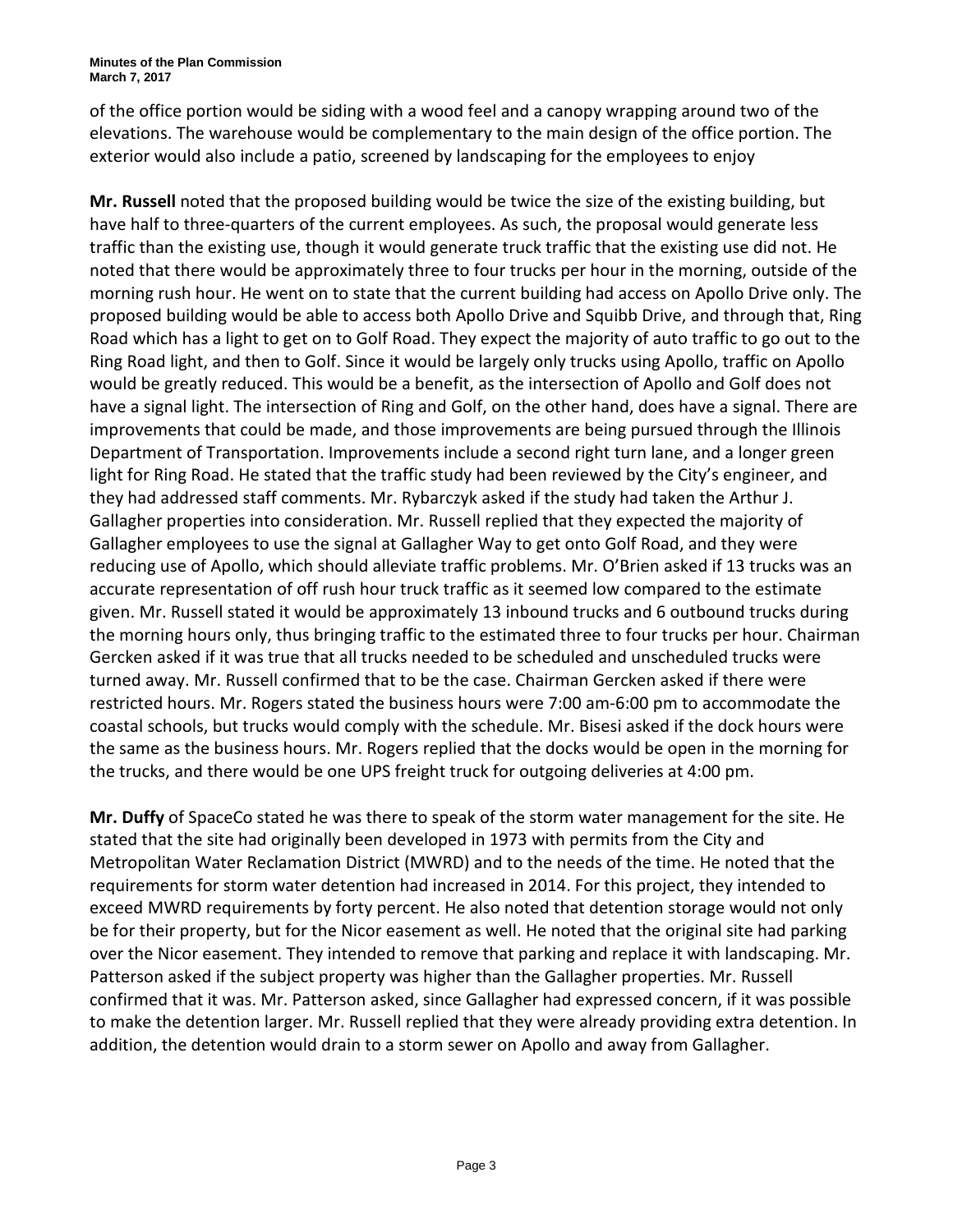# **QUESTIONS AND COMMENTS FROM THE BOARD:**

**Chairman Gercken** opened the meeting to commissioners' questions and comments.

**Mr. O'Brien** asked if there would be any manufacturing on the property. Mr. Rogers replied that it would be distribution and kit assembly only, along with the office.

**Mr. O'Brien** asked if customers would come to the site for training on the equipment. Mr. Rogers replied that training would be conducted off site.

**Chairman Gercken** noted he had read that Apollo was not in shape for truck traffic. He asked if it was planned to be redone. Ms. Dehner replied that part of the plan was to use Squibb to go to Apollo for trucks as well, so the trucks would not turn left with no light.

**Chairman Gercken** asked if there was a lighting plan. Mr. Hamilton noted that there was a photometric study included as part of their submittal.

**Mr. Bisesi** asked if the Squibb Drive extension would happen concurrently. Ms. Dehner replied that they were in process of obtaining the right of way. The petitioner would be dedicating some additional land as well. The intent was to have the Squibb Drive extension move forward this year, and be completed in time for this construction project to use it.

# **QUESTIONS AND COMMENTS FROM THE AUDIENCE:**

**Chairman Gercken opened for comments from the public.** 

**William Mitchell, Meltzer, Purtill, & Stelle, LLC., 1515 E. Woodfield Dr., Suite 250, Schaumburg, IL** was sworn in by Chairman Gercken. He stated he was the attorney for Arthur J. Gallagher, 2850 and 2900 Golf Road. He noted that he had sent a letter regarding this development on behalf of his clients. Since that letter had been sent, consultants on both sides had met and discussed the proposals. The largest concern had been storm water detention. He stated that between the City engineer, the Community Development Department, and the recent consultant meeting, there is confidence that an amicable solution will be found. Gallagher no longer had objection to preliminary approval of the planned development due to the storm water. They did intend to revisit the issue prior to final approval. He noted that the traffic study had been performed without correct counts for the Gallagher properties. He asked that the Commission make an updated study a condition for approval for the final planned development. He added that the truck traffic was still a concern, especially with the probability that part of the new building would be leased out, and more trucks that School Health was proposing would be used. He noted that the roads around the Gallagher development had been reconstructed by Gallagher, and had not been designed to bear heavy truck traffic. He asked that another condition be the restriction of truck traffic to west of Apollo. Finally, he asked that a condition be added that the Squibb extension be pursued and completed, since a left turn onto Golf from Apollo was not feasible.

# **There being no others wishing to comment, Chairman Gercken closed the meeting to public comment.**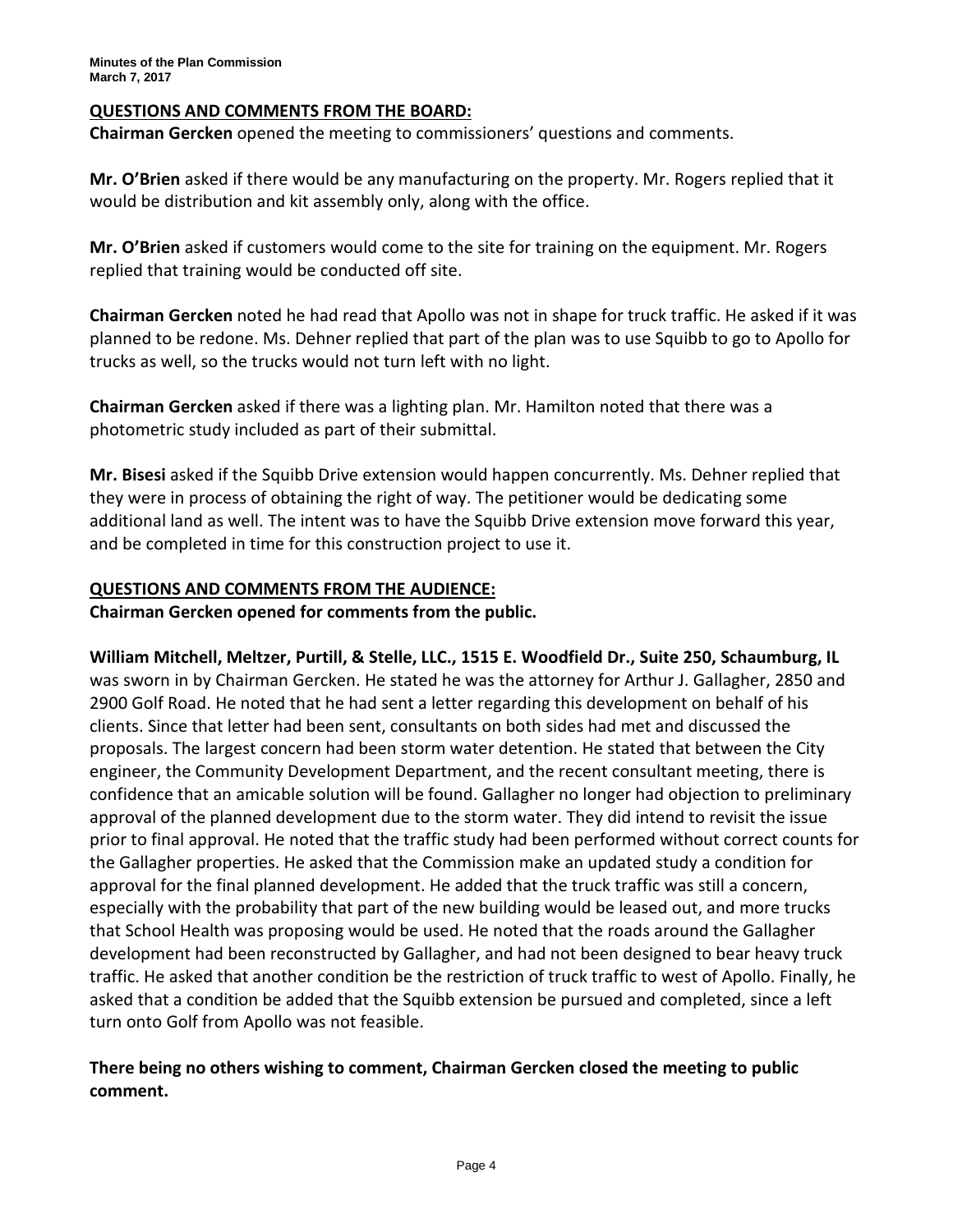# **ADDITIONAL QUESTIONS AND COMMENTS FROM THE BOARD:**

**Chairman Gercken** opened the meeting to additional questions and comments from the commissioners.

**Mr. O'Brien moved to approve a preliminary Planned Development for the redevelopment of property located at 5600 Apollo Drive for School Health Corporation, M-2 Multi-Purpose District, Chris Nickola, Trammel Crow Company, Petitioner, with the following conditions:**

**1. When developed, there is to be no outside storage on-site unless otherwise identified and permitted.**

**2. In order to access the truck docks on the east side of the proposed building, truck traffic is to enter and exit off of Apollo (rather than through the site) and the necessary wayfinding signage will be provided to direct such.**

**3. Outstanding traffic, storm water management, landscaping, ingress/egress, lighting, etc. items are to be resolved by Final Planned Development.**

**4. Dedication of necessary property for right-of-way purposes on Squibb Avenue and Apollo Drive is to accompany Final Planned Development.**

**5. The City agrees to not enforce IDOT's detention setback restrictions due to the ROW dedication.**

**6. To help improve traffic movements, the recommended improvements to the Golf Road and Ring Road intersection will be pursued.** 

**7. The Final Development Plan is to be in substantial conformance to the Preliminary PUD Site Plan with latest revision date of 2-24-17.**

Motion was seconded by Mr. Bisesi.

**Mr. Bisesi moved to amend the motion on the preliminary Planned Development with the following additional conditions:**

**8. An updated traffic impact study shall be conducted taking into account the traffic generated by the Arthur J Gallagher operation located at 2850 and 2900 Golf Roads.**

**9. Truck traffic from the School Health Corporation operation shall be restricted to west of Apollo Drive.**

**10. The Squibb connection between Ring Road and Apollo Drive is to be constructed prior to the occupancy of the subject property.**

Motion was seconded by Mr. Rybarczyk.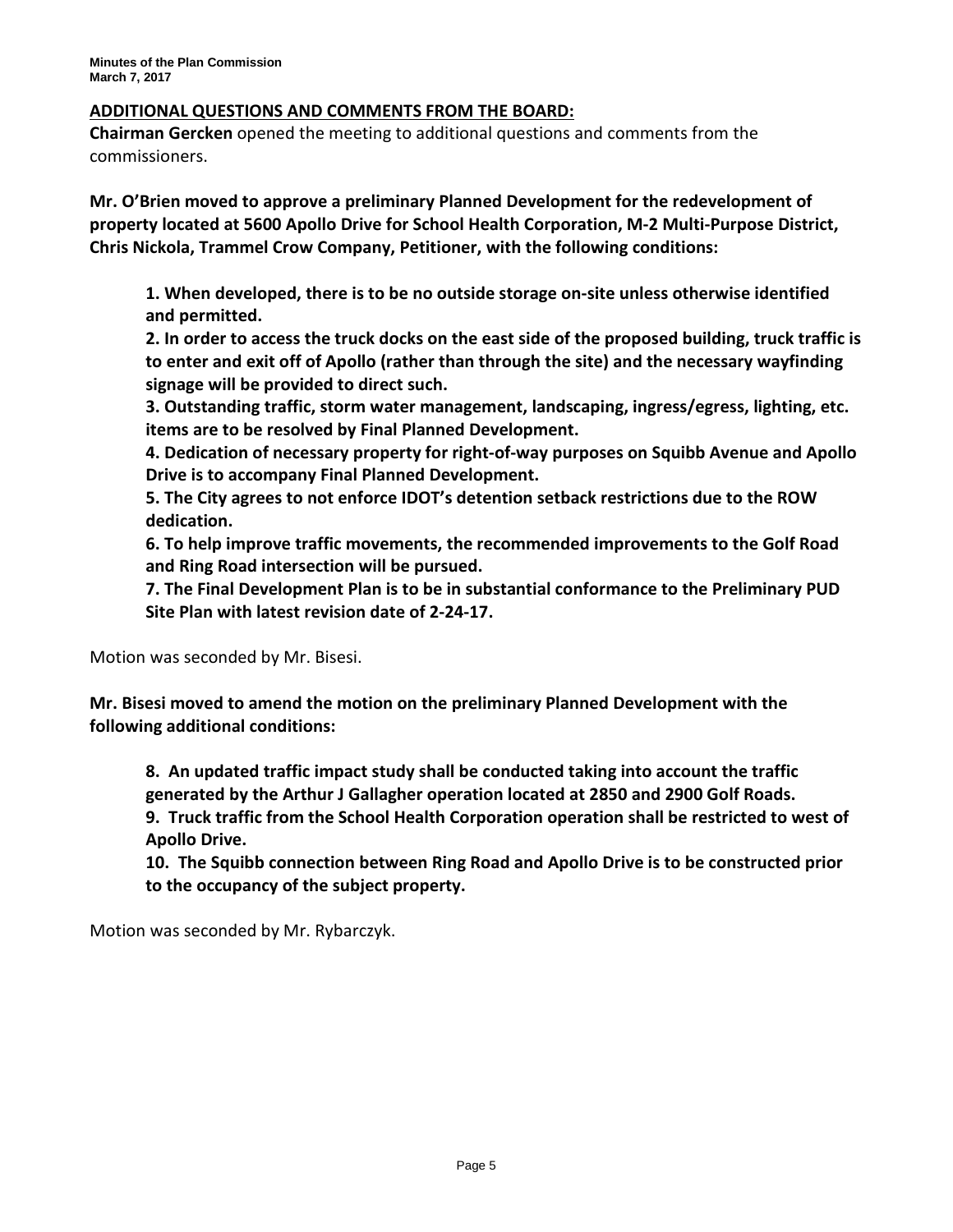### **Roll Call for the approval of the amendments to the motion:**

**Mr. Patterson:** Yes – The petitioner is off to a good start, and this would be a good use. **Mr**. **Bisesi:** Yes – Conditions were needed to make it equitable. **Mr. Fink:** Yes – Yes – Conditions were needed for neighbors. **Mr. Fritz:** Yes – Conditions should satisfy neighbors. **Mr. O'Brien:** Yes –Amendments should ease the concerns of neighbors. **Mr. Rybarczyk:** Yes **Chairman Gercken**: Yes – They are good amendments that will be helpful.

Yeas – (7) – Gercken, Bisesi, Fink, Fritz, O'Brien, Patterson, Rybarczyk  $Nays - (0) - NONE$ Absent  $-$  (0)  $-$  NONE Abstain  $-$  (0)  $-$  NONE

### **AMENDMENT TO THE MOTION APPROVED**

### **Roll Call for the approval of the preliminary Planned Development as amended:**

**Mr. Patterson:** Yes – It will be a good use of the property.

**Mr**. **Bisesi:** Yes – It will be a good use and not detrimental to the neighbors.

**Mr. Fink:** Yes – It will be a good addition, with no adverse effects. The Squibb Avenue addition will help with the flow.

**Mr. Fritz**: Yes – It will be a good use, with no adverse effects to the neighbors.

**Mr. O'Brien:** Yes – It will be a good use that fits with the Comprehensive Plan. Neighbors' concerns can be addressed in the final Planned Development.

**Mr. Rybarczyk:** Yes – There will be no adverse effects, and an improvement in storm water. **Chairman Gercken**: Yes – It fits the Comprehensive Plan, and will be a great addition. The PUD will have a lot of good improvements done to the area.

Yeas – (7) – Bisesi, Fink, Fritz, Gercken, O'Brien, Patterson, Rybarczyk  $Nays - (0) - NONE$ Absent  $-$  (0)  $-$  NONE Abstain  $-$  (0)  $-$  NONE

### **MOTION APPROVED**

**Ms. Dehner** stated that the item would go before the City Council with a positive recommendation from the Plan Commission, tentatively on March 28, 2017.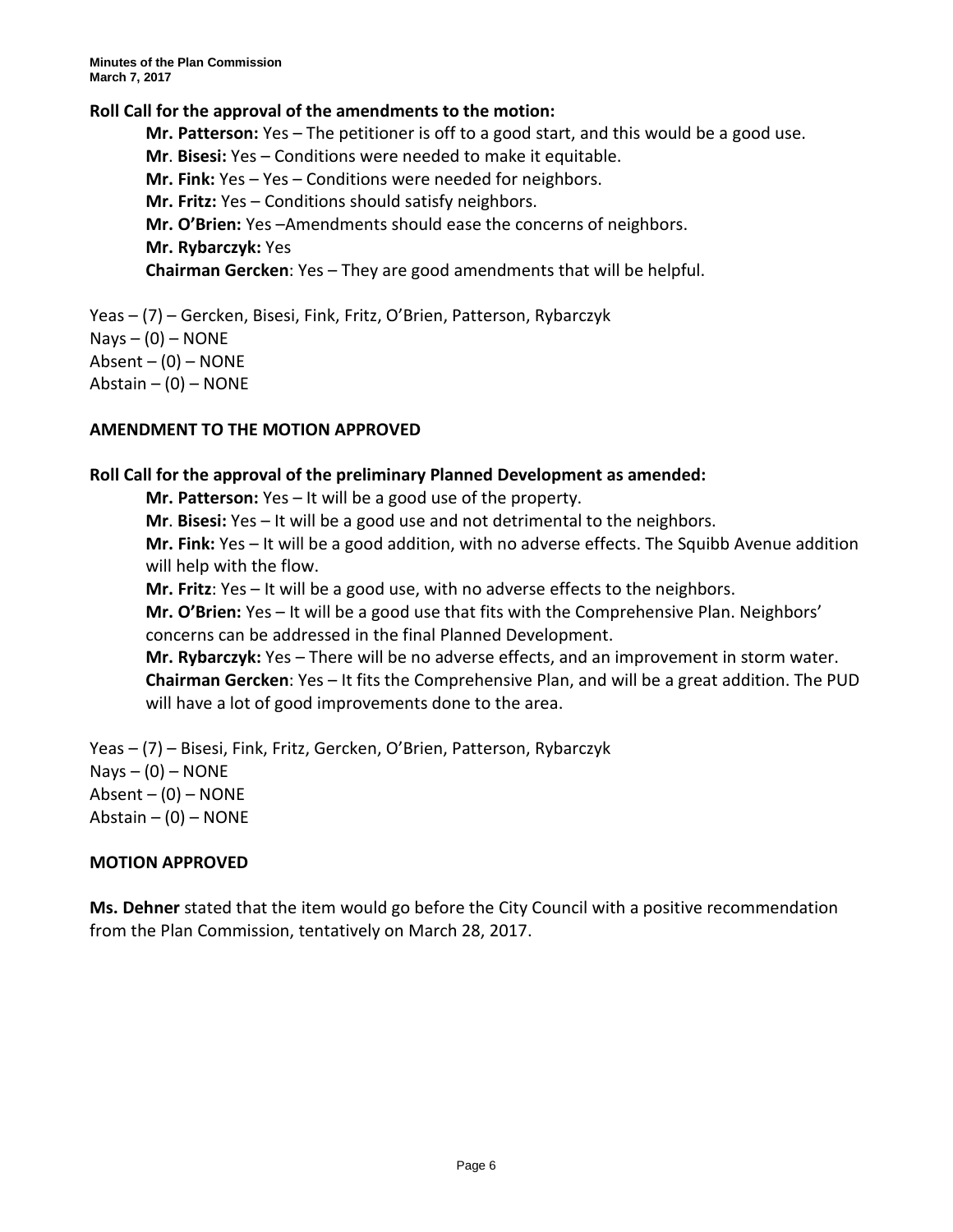# **Matters Not on the Agenda: NONE**

#### **Miscellaneous Business:**

**Ms. Dehner** stated that there would be four items on the agenda for the April meeting. Arlington Racecourse was proposing a billboard on property they owned in Rolling Meadows. The Committee of the Whole had discussed it. Plum Grove Junior High wanted to replace their sign, which did not meet height requirements and had an electronic message board. Due to recent changes in law, zoning requests from schools do now need to come before the City. We Wash Express on New Wilke would be coming to ask for an amendment to their Special Use to allow outdoor vacuuming and an extension to their hours of operation. Finally, Tesla was applying for a PUD amendment for the Meijer parking lot to allow 10 electric vehicle charging stations. Ms. Dehner added that she did not know when the Dunkin Donuts/Baskin Robbins project would come back. They were attempting to accommodate their neighbors. She also noted that the Committee of the Whole was talking about combining the Plan Commission with the Zoning Board, as the Zoning Board had only had one case in 2016 and three in 2015. Letters had gone out to Zoning Board members to see who wanted to continue to serve.

**Ms. Dehner** stated that the Commission had previously spoken of elections. The Ordinance called for a Chairman, a Vice Chairman, and a Secretary. To begin, she asked if anyone wanted to nominate any members for the position of Chairman. Chairman Gercken nominated Mr. Bisesi. Mr. Patterson seconded the nomination. Mr. Rybarczyk nominated Mr. O'Brien. Mr. Fritz seconded that nomination. Discussion turned to how to vote and how long the terms would be. It was determined that the term would be one year for each position. At the end of each year, the Vice Chair would become the Chairman, the Secretary would become the Vice Chair, and a new Secretary would be elected. Ms. Dehner offered the option of having a slate be elected all at once. The motions nominating Mr. Bisesi and Mr. O'Brien as Chairman were withdrawn. Mr. Fritz moved to slate Mr. Bisesi as Chairman, Mr. O'Brien as Vice Chairman, and Mr. Rybarczyk as Secretary. Chairman Gercken seconded the motion.

### **Roll Call:**

**Mr. Patterson:** Yes **Mr**. **Bisesi:** Yes **Mr. Fink:** Yes **Mr. Fritz**: Yes **Mr. O'Brien:** Yes **Mr. Rybarczyk:** Yes **Chairman Gercken**: Yes

#### **MOTION APPROVED**